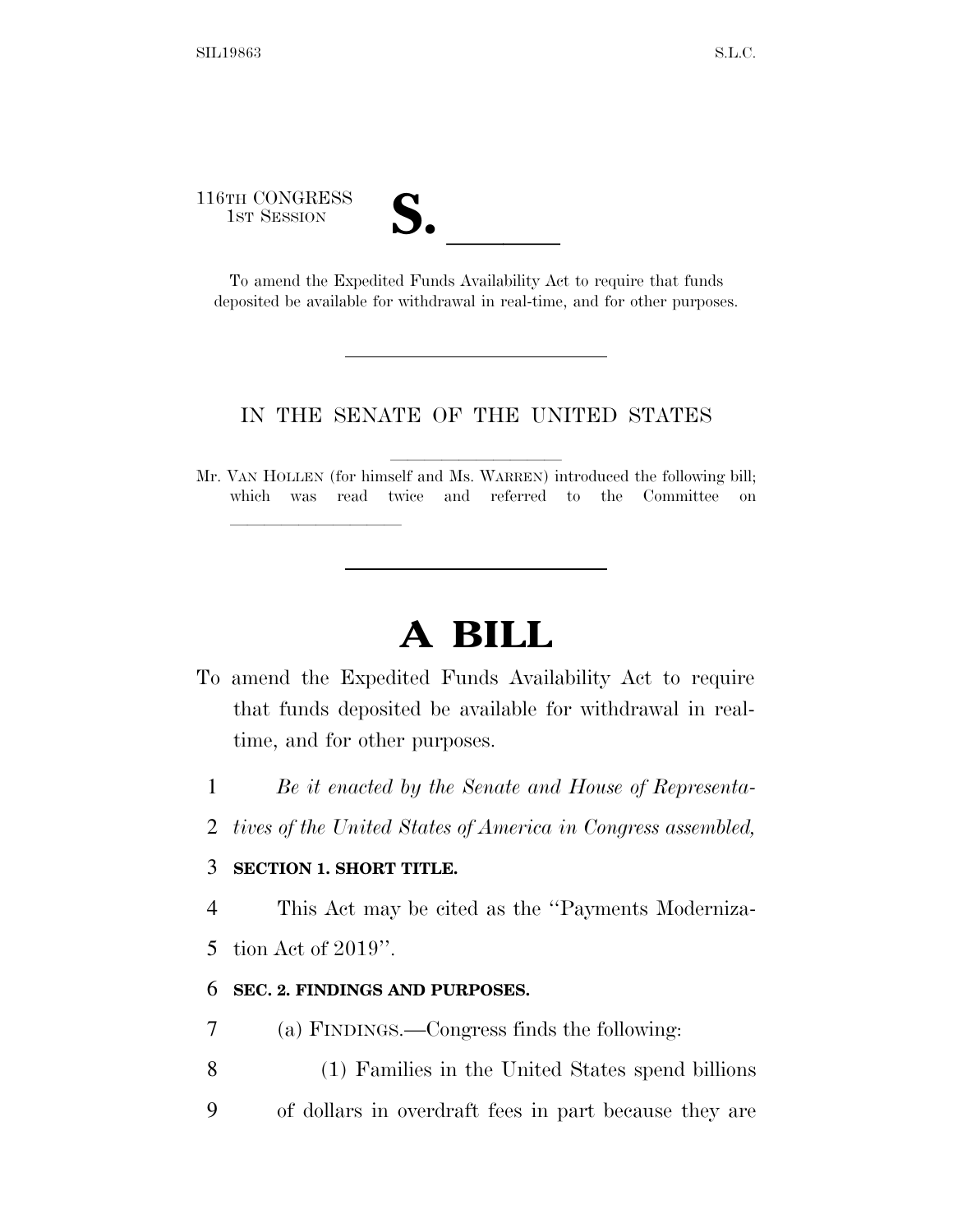| $\mathbf{1}$   | waiting for checks to clear over a weekend or holi-    |
|----------------|--------------------------------------------------------|
| $\overline{2}$ | day.                                                   |
| 3              | (2) The inefficient payment system in the              |
| $\overline{4}$ | United States drives families, especially those living |
| 5              | paycheck to paycheck, to use high-cost financial       |
| 6              | services to access funds more rapidly.                 |
| 7              | (3) A faster payment system would provide peo-         |
| 8              | ple of the United States immediate access to funds     |
| 9              | and relief for those who overdraw their accounts be-   |
| 10             | cause their deposits are not available in real-time,   |
| 11             | helping families potentially save billions of dollars  |
| 12             | each year.                                             |
| 13             | (4) The United States lags behind other coun-          |
| 14             | tries in the speed and efficiency of its payment sys-  |
| 15             | tem.                                                   |
| 16             | (5) Central banks around the world have al-            |
| 17             | ready implemented real-time payment systems, in-       |
| 18             | cluding in the United Kingdom, Australia, Mexico,      |
| 19             | Poland, Japan, and South Africa.                       |
| 20             | (6) The Federal Reserve System was created by          |
| 21             | Congress on December 24, 1913, in response to the      |
| 22             | financial panic of 1907.                               |
| 23             | (7) Since its beginning, the Federal Reserve           |
| 24             | System has played a crucial role in the payment sys-   |

tem of the United States.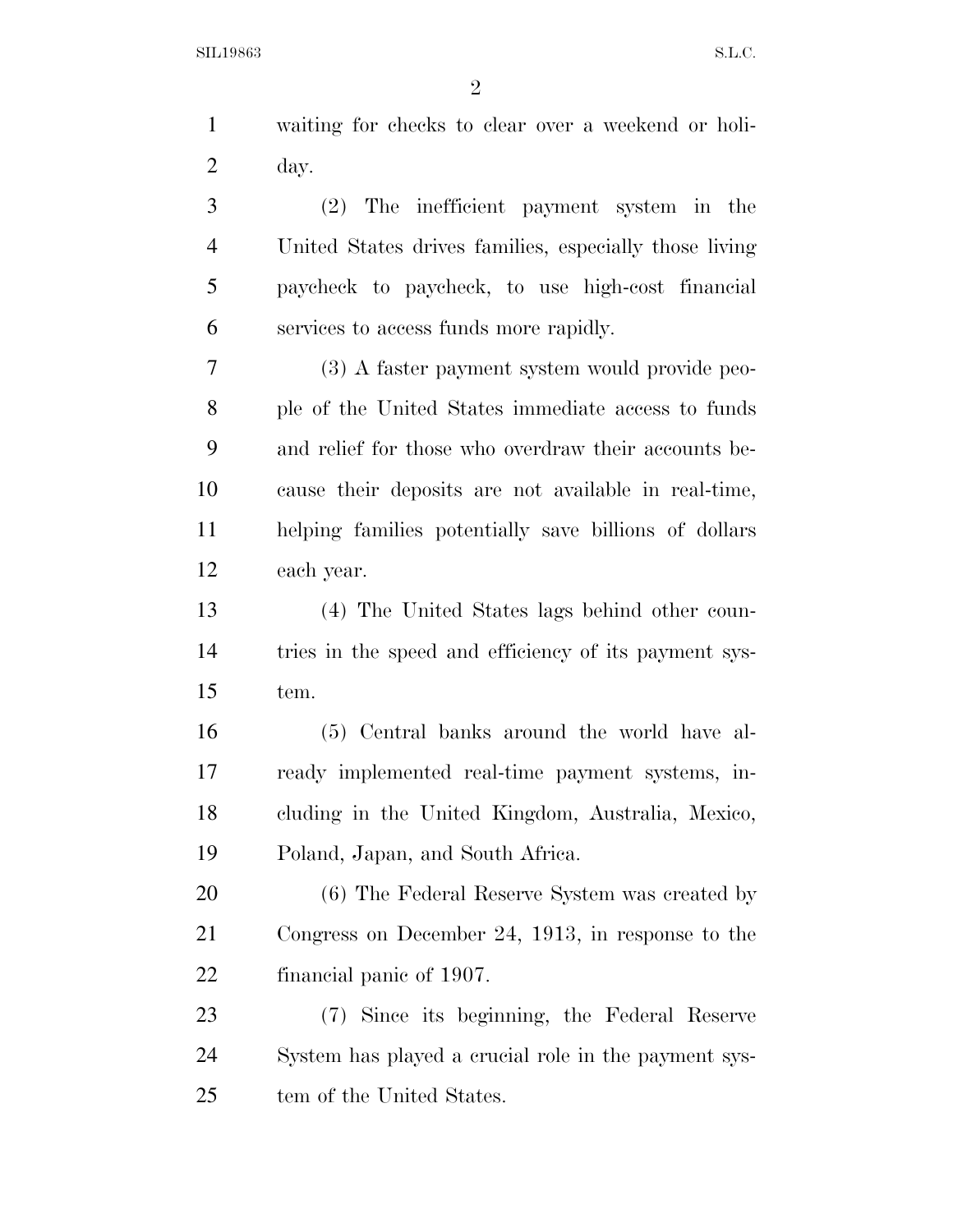| $\mathbf{1}$   | (8) The role of the Federal Reserve System in        |
|----------------|------------------------------------------------------|
| $\overline{2}$ | providing payment services is—                       |
| 3              | (A) to promote the integrity and efficiency          |
| $\overline{4}$ | of the payment mechanism; and                        |
| 5              | (B) to ensure the provision of payment               |
| 6              | services to all depository institutions on an eq-    |
| 7              | uitable basis and in an atmosphere of competi-       |
| 8              | tive fairness.                                       |
| 9              | (9) The Monetary Control Act of 1980 (title I        |
| 10             | of Public Law $96-221$ ; 94 Stat. 132) provided the  |
| 11             | Board of Governors of the Federal Reserve System     |
| 12             | with the authority to oversee the payment system in  |
| 13             | the United States.                                   |
| 14             | $(10)$ The Expedited Funds Availability Act $(12)$   |
| 15             | U.S.C. 4001 et seq.), enacted on August 10, 1987,    |
| 16             | provided the Board of Governors of the Federal Re-   |
| 17             | serve System with full authority to regulate all as- |
| 18             | pects of the payment system, including the receipt,  |
| 19             | payment, collection, clearing of checks, and related |
| 20             | functions of the payment system pertaining to        |
| 21             | checks.                                              |
| 22             | $(11)$ In a July 2018 report on financial tech-      |
| 23             | nology, the Department of Treasury acknowledged      |
| 24             | the important role of the Board of Governors of the  |
| 25             | Federal Reserve System in bringing real-time pay-    |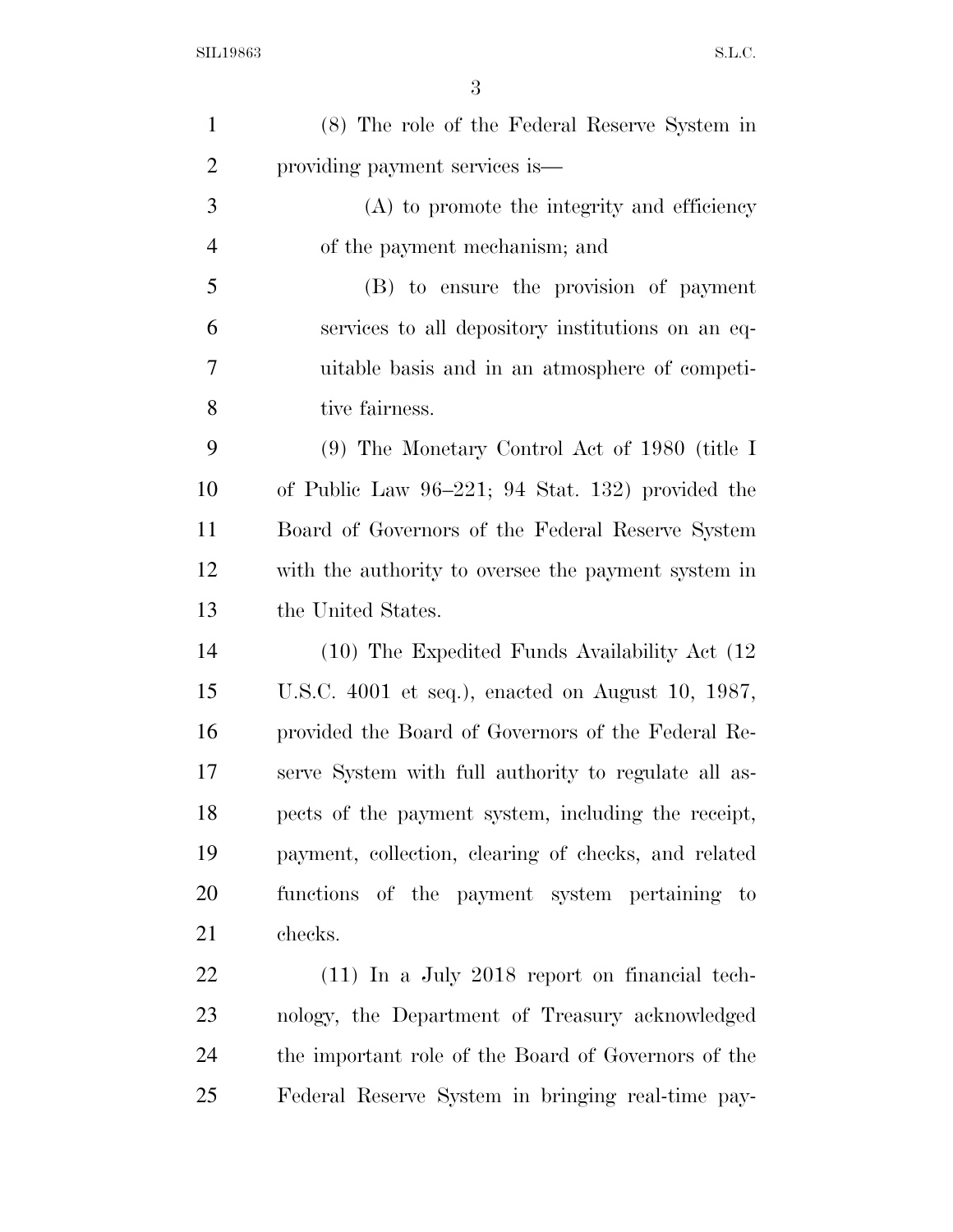ment settlement services to the United States when the Department recommended the Board of Gov- ernors work to facilitate a faster retail payment sys- tem, in particular, for smaller financial institutions such as community banks and credit unions, noting that such institutions should also have the ability to access the most innovative technologies and payment services. (12) The authorities described in paragraphs (9) and (10) are more critical than ever given how the financial services sector has been defined as a vital component of critical infrastructure in the United States. (13) Role of the Board of Governors of the Federal Reserve System in the financial services sec-16 tor will ensure the resiliency of the payment system in the United States. (14) The Board of Governors of the Federal Reserve System should develop a real-time interbank payment system to ensure that— 21 (A) consumers are prioritized; (B) consumers and small businesses are protected from fraud and errors, including with

 respect to a payment initiated by a consumer or 25 small business: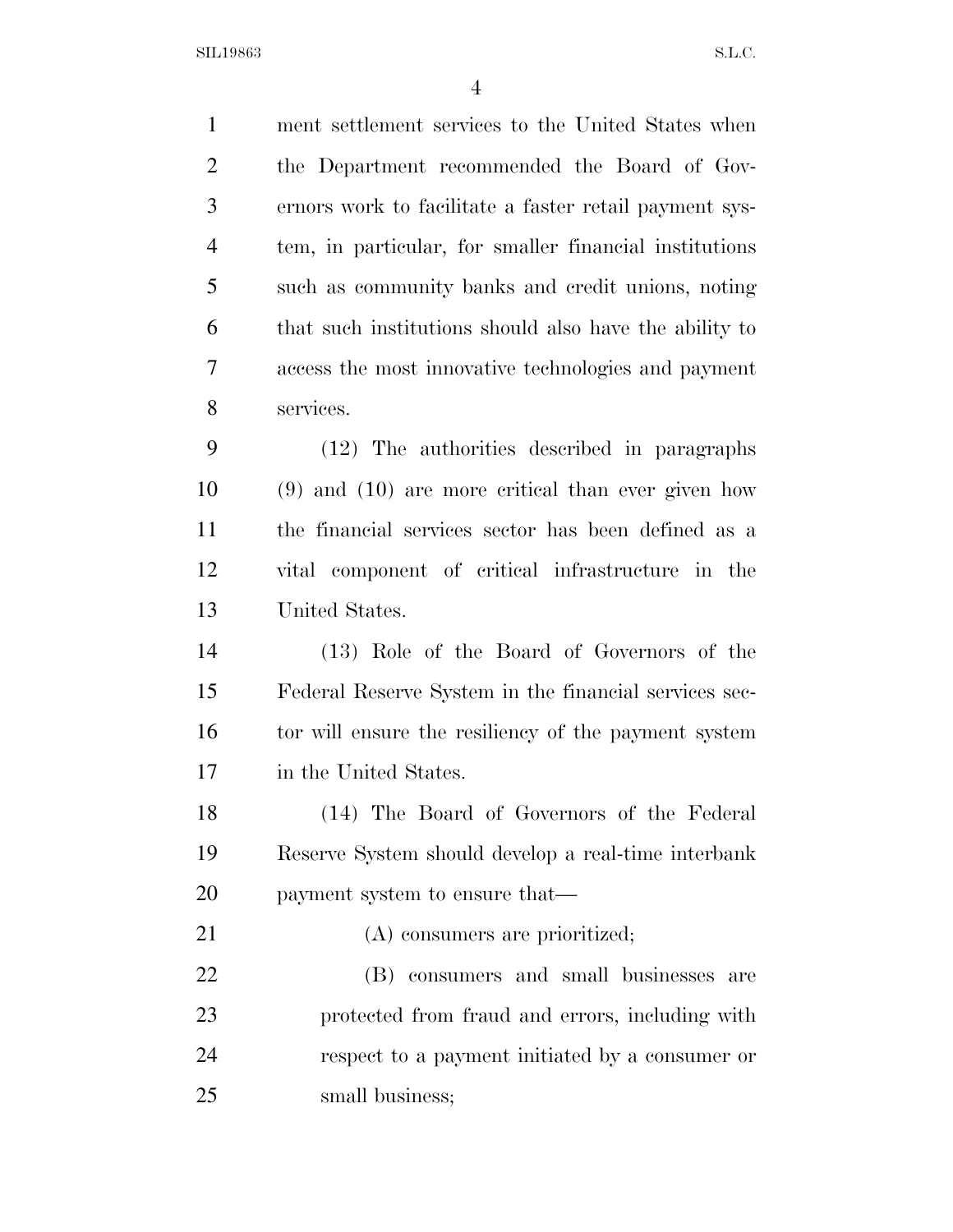| $\mathbf{1}$   | $(C)$ the payment system is open to in-                     |
|----------------|-------------------------------------------------------------|
| $\overline{2}$ | creased competition; and                                    |
| 3              | (D) outsized entities do not monopolize the                 |
| $\overline{4}$ | financial infrastructure of the United States.              |
| 5              | (b) PURPOSES.—The purposes of this Act are—                 |
| 6              | (1) to ensure that the United States has a safe,            |
| 7              | fast, efficient, equitable, and fair payment system;        |
| 8              | $(2)$ to clarify that the Board of Governors of             |
| 9              | the Federal Reserve System has the existing author-         |
| 10             | ity to build a real-time payment system; and                |
| 11             | (3) to make certain that the Board of Gov-                  |
| 12             | ernors of the Federal Reserve System follows                |
| 13             | through on implementing the system described in             |
| 14             | paragraph $(2)$ .                                           |
| 15             | SEC. 3. DEFINITION.                                         |
| 16             | In this Act, the term "real-time" has the meaning           |
| 17             | given the term in section 602 of the Expedited Funds        |
|                | 18 Availability Act (12 U.S.C. 4001), as amended by section |
| 19             | $4(a)$ of this Act.                                         |
| 20             | SEC. 4. REQUIREMENT THAT FUNDS DEPOSITED BE AVAIL-          |
|                |                                                             |
| 21             | ABLE FOR WITHDRAWAL IN REAL-TIME.                           |
| 22             | (a) DEFINITIONS.—                                           |
| 23             | $(1)$ IN GENERAL.—Section 602 of the Expe-                  |
| 24             | dited Funds Availability Act (12 U.S.C. 4001) is            |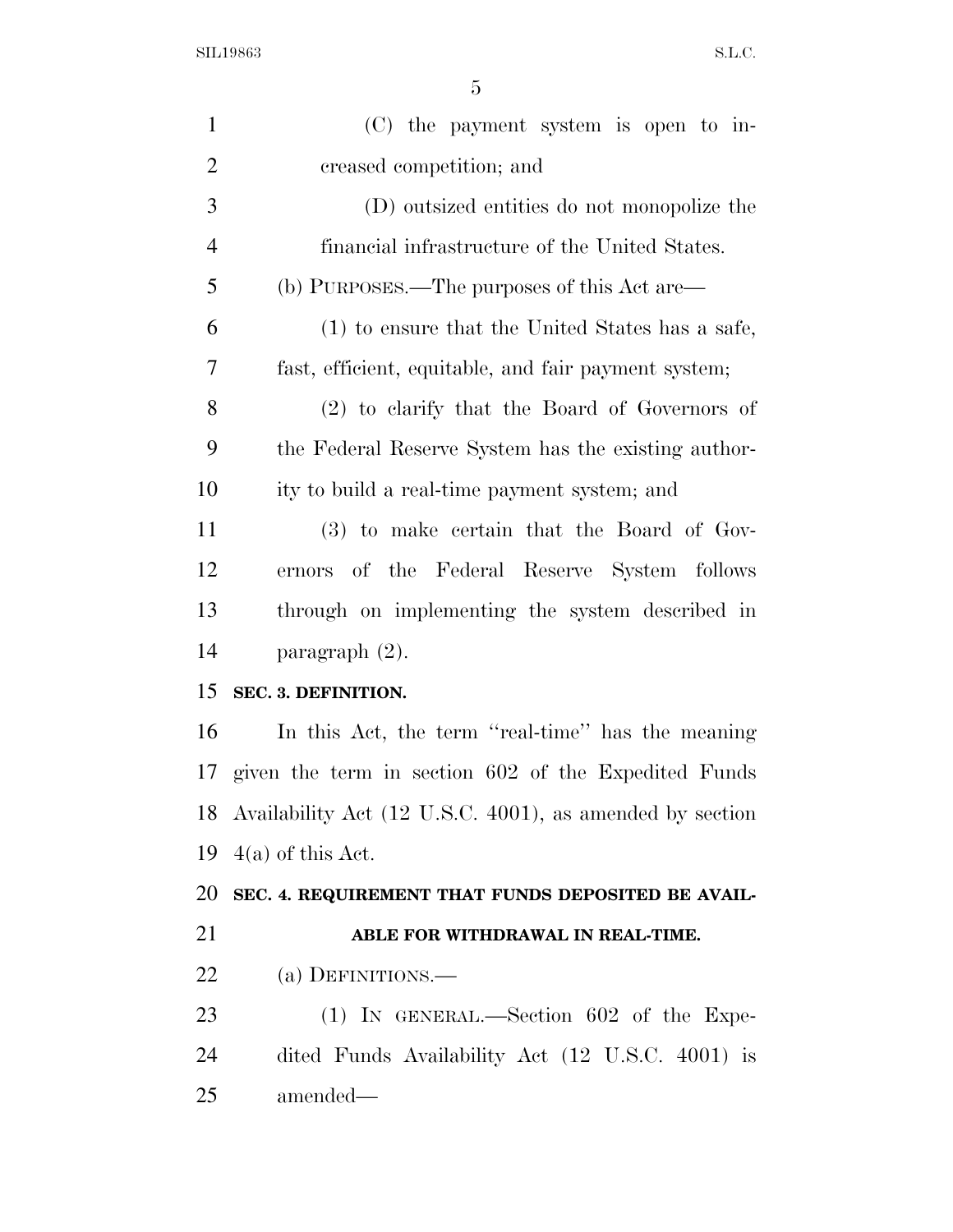| $\mathbf{1}$   | $(A)$ by redesignating paragraphs $(20)$              |
|----------------|-------------------------------------------------------|
| $\overline{2}$ | through $(25)$ as paragraphs $(21)$ through $(26)$ ,  |
| 3              | respectively; and                                     |
| $\overline{4}$ | $(B)$ by inserting after paragraph $(19)$ the         |
| 5              | following:                                            |
| 6              | $``(20)$ REAL-TIME.—The term 'real-time'—             |
| 7              | $\lq\lq$ means any time; and                          |
| 8              | "(B) includes a Saturday, Sunday, and a               |
| 9              | legal holiday.".                                      |
| 10             | (2) TECHNICAL AND CONFORMING AMEND-                   |
| 11             | MENT.—Section 3 of the Check Clearing for the         |
| 12             | 21st Century Act (12 U.S.C. $5002(2)(D)(iv)$ ) is     |
| 13             | amended by striking "section $602(24)$ " and insert-  |
| 14             | ing "section $602(25)$ ".                             |
| 15             | EXPEDITED FUNDS AVAILABILITY SCHED-<br>(b)            |
| 16             | ULES.—Section 603 of the Expedited Funds Availability |
|                | 17 Act (12 U.S.C. 4002) is amended—                   |
| 18             | $(1)$ in subsection $(a)$ —                           |
| 19             | $(A)$ in the subsection heading, by striking          |
| 20             | "NEXT BUSINESS DAY" and inserting "REAL-              |
| 21             | TIME";                                                |
| 22             | $(B)$ in paragraph $(1)$ —                            |
| 23             | (i) by striking "Except as provided in                |
| 24             | subsection (e) and in section $604$ , in" and         |
| 25             | inserting "In"; and                                   |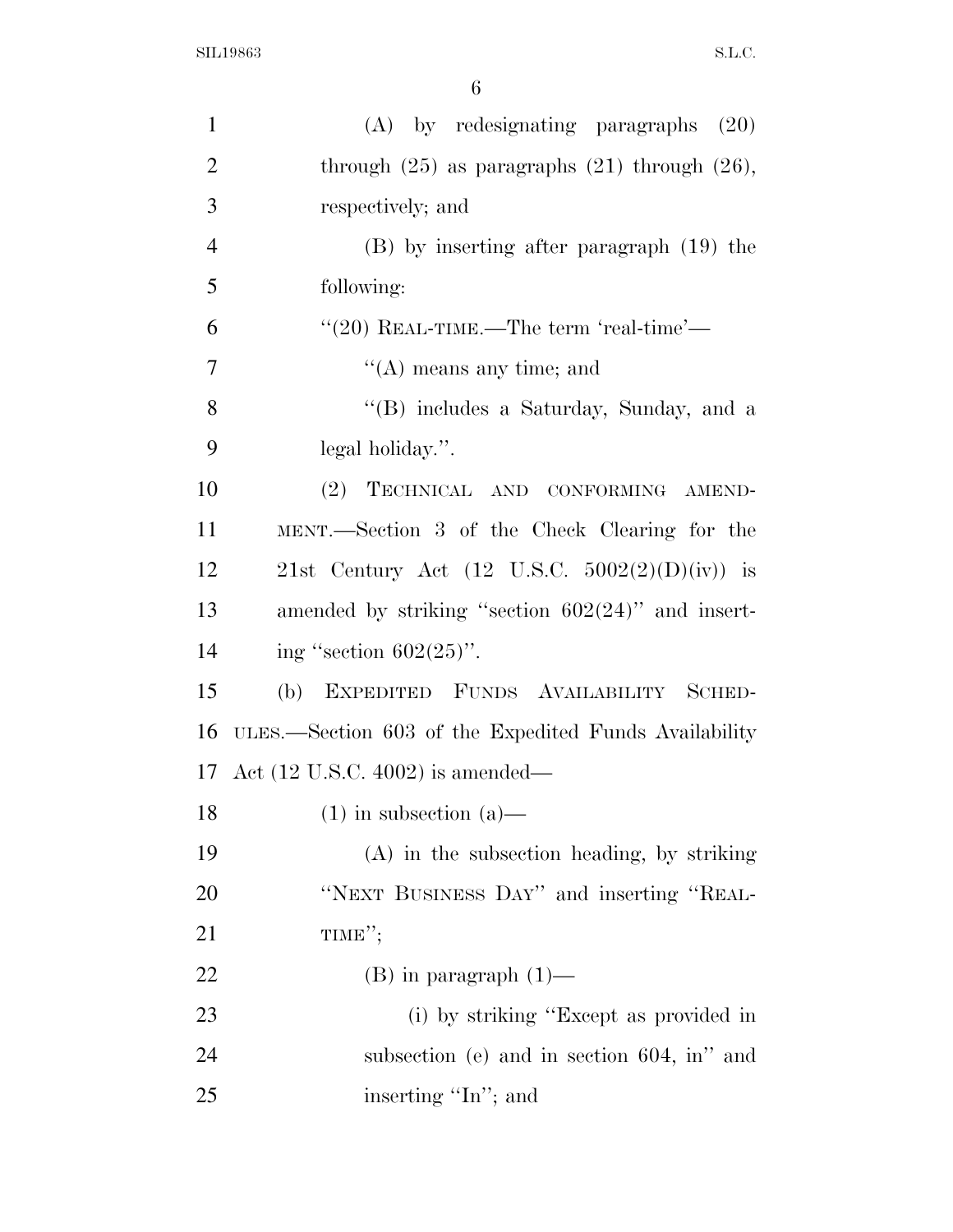| $\mathbf{1}$   | (ii) in the matter following subpara-                     |
|----------------|-----------------------------------------------------------|
| $\overline{2}$ | graph (B) by striking "not later than the                 |
| 3              | business day after the business day on                    |
| $\overline{4}$ | which" and inserting "in real-time when";                 |
| 5              | and                                                       |
| 6              | $(C)$ in paragraph $(2)$ , in the matter pre-             |
| 7              | eeding subparagraph $(A)$ , by striking "not later        |
| 8              | than the business day after the business day on           |
| 9              | which" and inserting "in real-time after"; and            |
| 10             | (2) by striking subsection (b) and inserting the          |
| 11             | following:                                                |
| 12             | "(b) PERMANENT SCHEDULE.—Funds deposited in               |
| 13             | an account at a depository institution by a check drawn   |
| 14             | on a local or nonlocal originating depository institution |
| 15             | shall be available for withdrawal in real-time.";         |
| 16             | $(3)$ by striking subsection $(e)$ ;                      |
| 17             | $(4)$ by striking subsection $(d)$ ;                      |
| 18             | (5) by redesignating subsections (e) and (f) as           |
| 19             | subsections (c) and (d), respectively;                    |
| 20             | $(6)$ in subsection $(e)$ , as redesignated by para-      |
| 21             | graph $(5)$ —                                             |
| 22             | $(A)$ in paragraph $(1)$ —                                |
| 23             | (i) in subparagraph $(A)$ —                               |
| 24             | (I) by striking "Not more than 4                          |
| 25             | business days shall intervene between                     |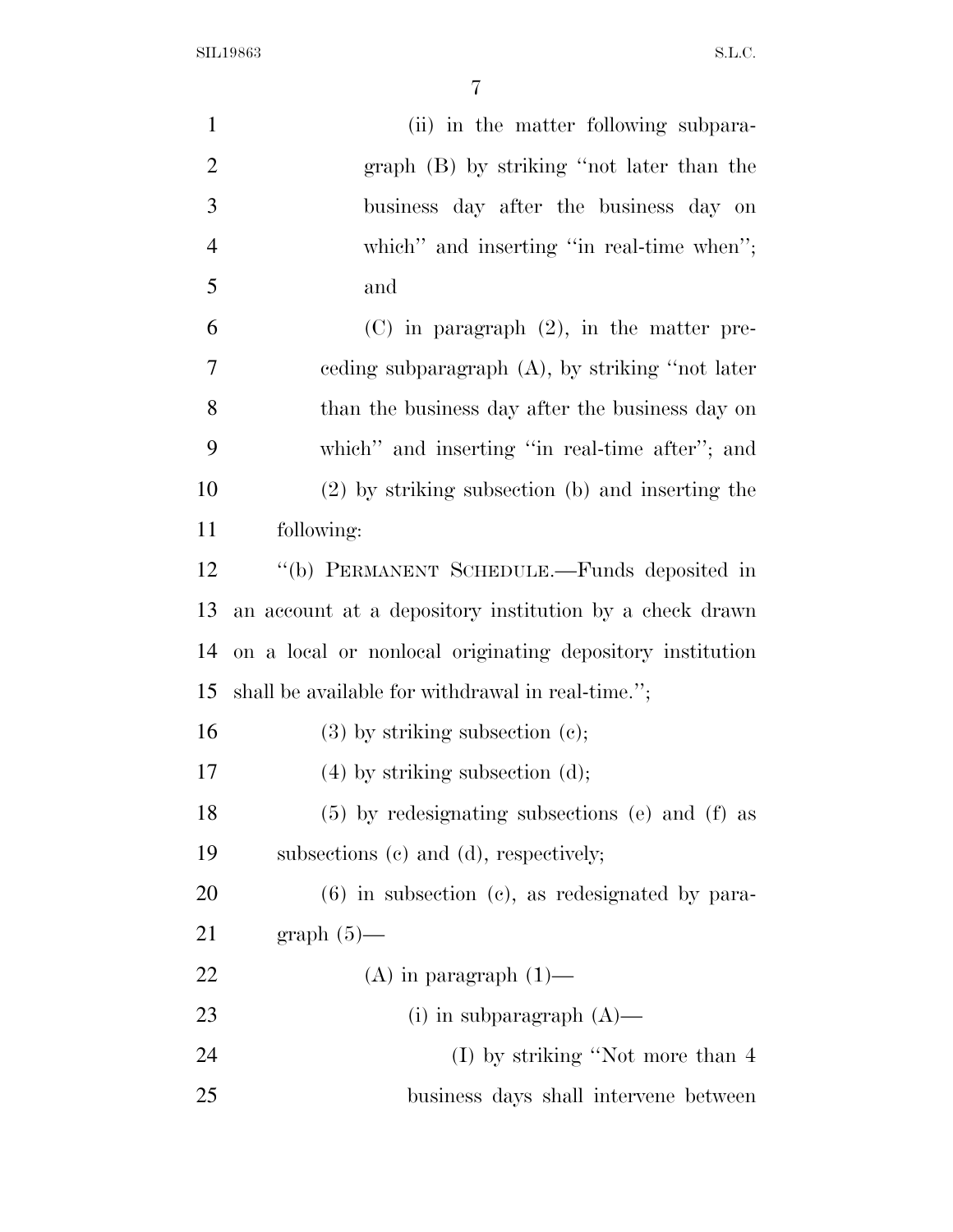| $\mathbf{1}$   | the business day a" and inserting                              |
|----------------|----------------------------------------------------------------|
| $\overline{2}$ | ``A"                                                           |
| 3              | (II) by inserting a comma after                                |
| $\overline{4}$ | "subparagraph $(B)$ ";                                         |
| 5              | (III) by striking "is"; and                                    |
| 6              | (IV) by striking "and the busi-                                |
| $\overline{7}$ | ness day on which funds from such                              |
| 8              | deposit are available for withdrawal"                          |
| 9              | and inserting "shall be available for                          |
| 10             | withdrawal in real-time"; and                                  |
| 11             | (ii) in subparagraph $(B)$ , in the sub-                       |
| 12             | paragraph heading, by striking "PARA-                          |
| 13             | GRAPH" and inserting "SUBPARAGRAPH";                           |
| 14             | and                                                            |
| 15             | $(B)$ in paragraph $(2)$ —                                     |
| 16             | (i) by striking ", (b), and $(e)$ " and in-                    |
| 17             | serting "and $(b)$ "; and                                      |
| 18             | (ii) in the paragraph heading, by                              |
| 19             | striking "TEMPORARY AND PERMANENT                              |
| 20             | SCHEDULES" and inserting "PERMANENT                            |
| 21             | SCHEDULE"; and                                                 |
| 22             | $(7)$ in subsection $(d)(2)$ , as redesignated by              |
| 23             | paragraph $(5)$ , by striking " $(e)$ , or $(e)$ " and insert- |
| 24             | ing "or $(e)$ ".                                               |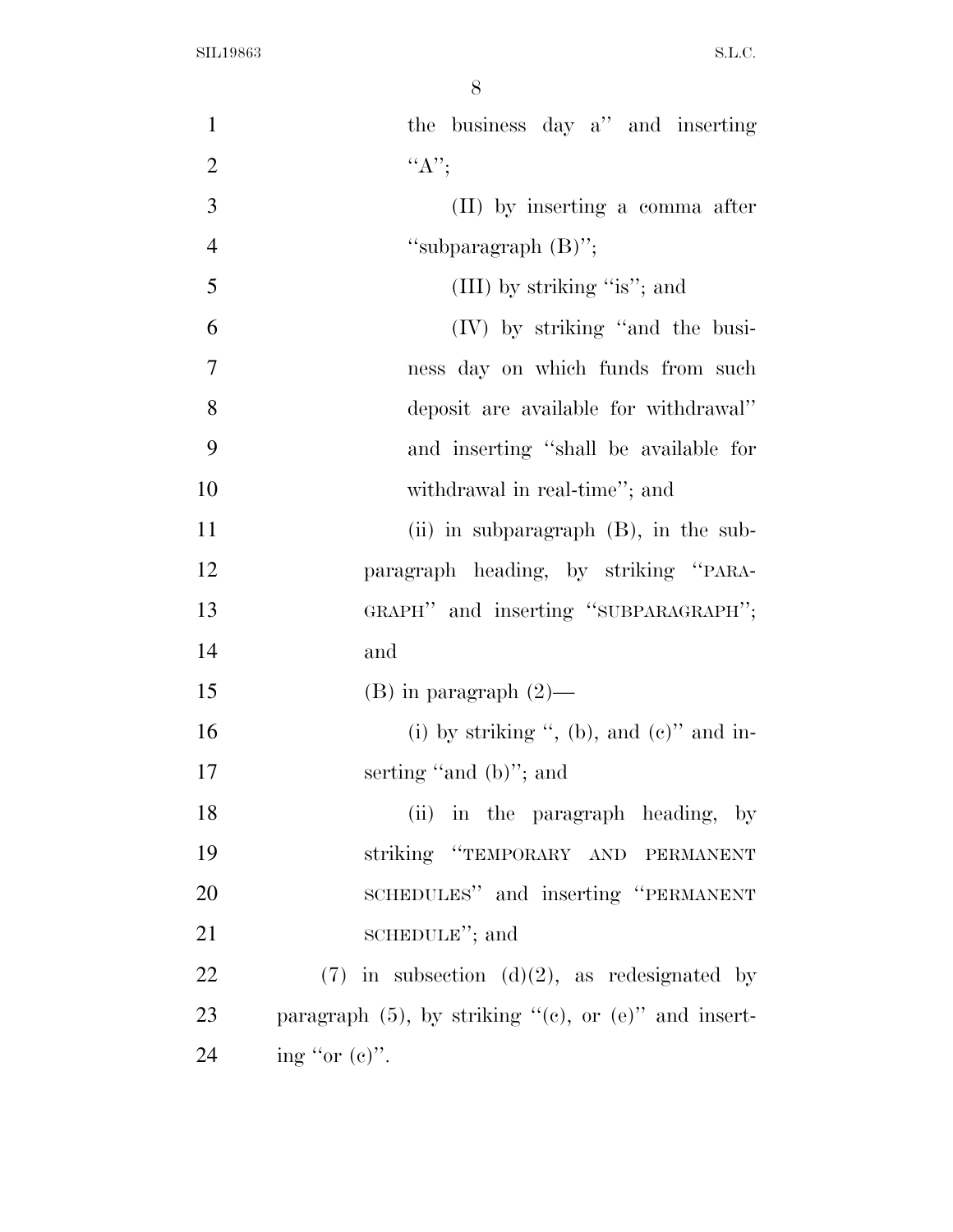| $\mathbf{1}$   | (c) SAFEGUARD EXCEPTIONS.—Section 604 of the         |
|----------------|------------------------------------------------------|
| $\overline{2}$ | Expedited Funds Availability Act (12 U.S.C. 4003) is |
| 3              | amended—                                             |
| $\overline{4}$ | $(1)$ in subsection $(a)$ —                          |
| 5              | $(A)$ in paragraph $(1)$ —                           |
| 6              | (i) in the paragraph heading by strik-               |
| 7              | ing "NEXT BUSINESS DAY" and inserting                |
| 8              | "REAL-TIME"; and                                     |
| 9              | (ii) in the matter following subpara-                |
| 10             | graph (D) by striking "on the business day           |
| 11             | after the business day on which such cash            |
| 12             | or funds are deposited or, in the case of a          |
| 13             | wire transfer, on the business day after the         |
| 14             | business day on which" and inserting "in             |
| 15             | real-time after such cash or funds are de-           |
| 16             | posited or, in the case of a wire transfer,          |
| 17             | in real-time after";                                 |
| 18             | $(B)$ in paragraph $(2)$ —                           |
| 19             | (i) by striking ", $603(e)$ , or para-               |
| 20             | graphs" and inserting "paragraph"; and               |
| 21             | (ii) by striking " $603(e)$ " and inserting          |
| 22             | $``603(e)"$ ; and                                    |
| 23             | (C) by striking paragraph $(3)(B)$ and in-           |
| 24             | serting the following:                               |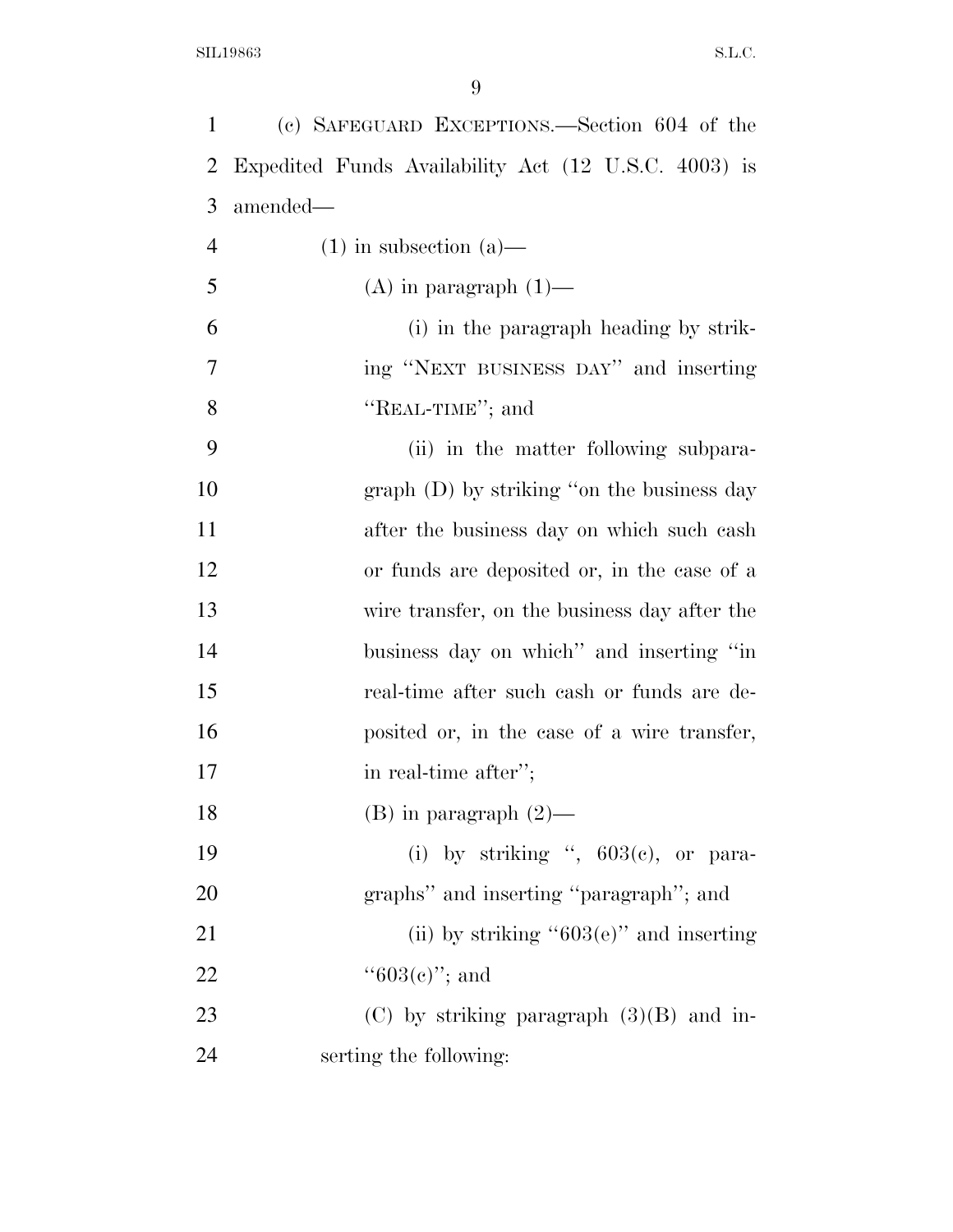| $\mathbf{1}$   | "(B) any such funds deposited in excess of                     |
|----------------|----------------------------------------------------------------|
| $\overline{2}$ | such amount shall be available for withdrawal                  |
| 3              | in real-time.";                                                |
| $\overline{4}$ | $(2)$ in subsection (b), in the matter preceding               |
| 5              | paragraph $(1)$ , by striking " $(e)$ , or $(e)$ " and insert- |
| 6              | ing "or $(e)$ ";                                               |
| 7              | $(3)$ in subsection $(c)(1)$ , by striking " $(c)$ , and       |
| 8              | $(e)$ " and inserting "and $(e)$ "; and                        |
| 9              | (4) in subsection (d), by striking $\lq\lq$ (e), and (e)"      |
| 10             | and inserting "and $(e)$ ".                                    |
| 11             | (d) MISCELLANEOUS PROVISIONS.—Section 607 of                   |
| 12             | the Expedited Funds Availability Act (12 U.S.C. 4006)          |
| 13             | is amended—                                                    |
| 14             | $(1)$ by striking subsections $(a)$ and $(b)$ ; and            |
| 15             | $(2)$ by redesignating subsections $(e)$ through $(f)$         |
| 16             | as subsections (a) through (d), respectively.                  |
| 17             | (e) REGULATIONS AND REPORTS BY BOARD.-Sec-                     |
|                | 18 tion 609 of the Expedited Funds Availability Act (12)       |
| 19             | U.S.C. $4008$ ) is amended—                                    |
| 20             | $(1)$ by striking subsections $(d)$ and $(f)$ ; and            |
| 21             | $(2)$ by redesignating subsection $(e)$ as sub-                |
| 22             | section $(d)$ .                                                |
| 23             | SEC. 5. PAYMENTS MANDATE.                                      |
| 24             | The Federal Reserve shall create a real-time payment           |
| 25             | system that—                                                   |